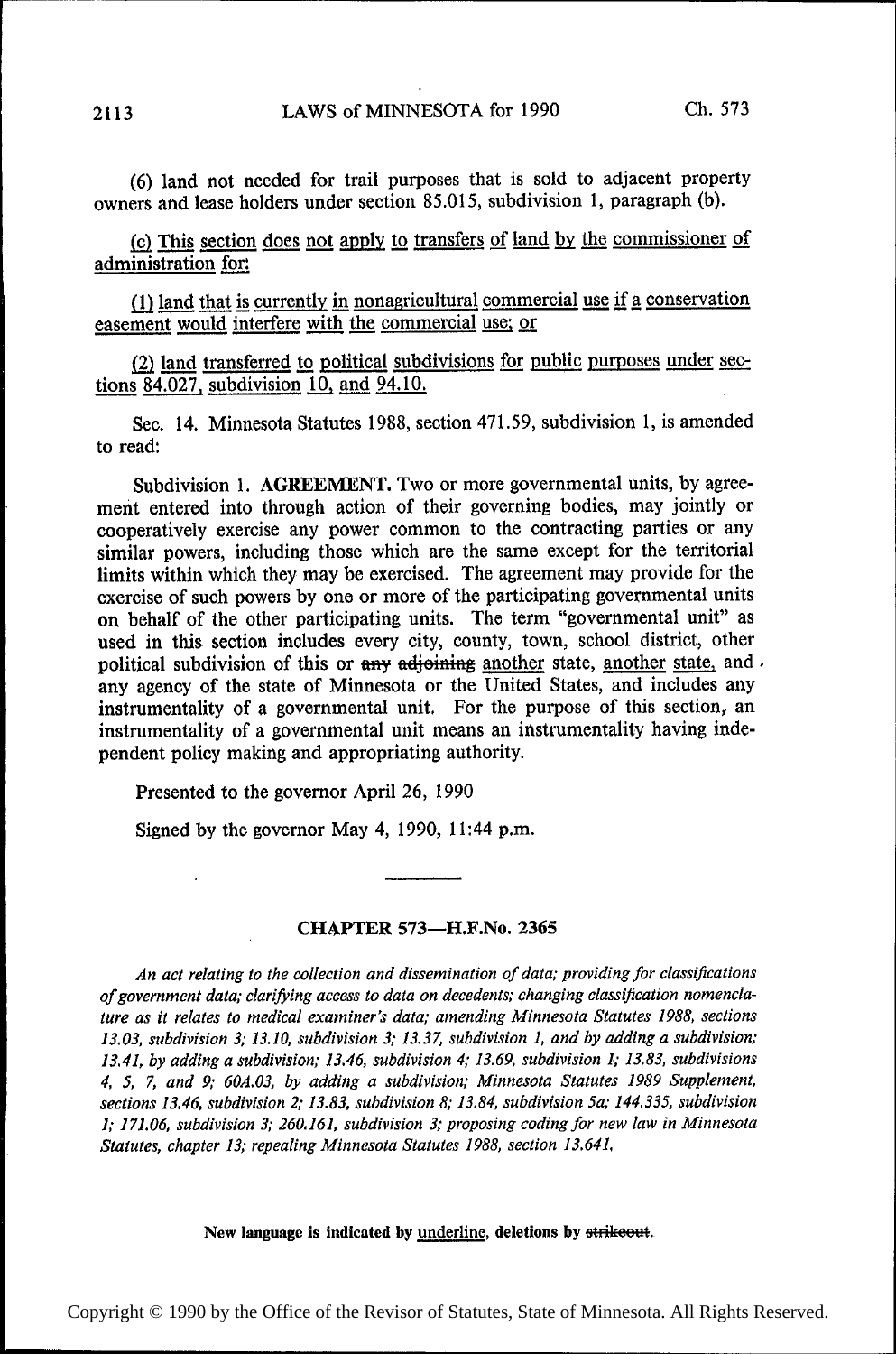# BE IT ENACTED BY THE LEGISLATURE OF THE STATE OF MINNESOTA:

Section 1. Minnesota Statutes 1988, section 13.03, subdivision 3, is amended to read:

Subd. 3. REQUEST FOR ACCESS TO DATA. Upon request to a responsible authority or designee, a person shall. be permitted to inspect and copy public government data at reasonable times and places, and, upon request, shall be informed of the data's meaning. If a person requests access for the purpose of inspection, the responsible authority may not assess a charge or require the requesting person to pay a fee to inspect data. The responsible authority or designee shall provide copies of public data upon request. If a person requests copies or electronic transmittal of the data to the person, the responsible authority may require the requesting person to pay the actual costs of searching for and retrieving government data, including the cost of employee time, and for making, certifying and, compiling, and electronically transmitting the copies of the data <u>or the data</u>, but may not charge for separating public from not public data. If the responsible authority or designee is not able to provide copies at the time a request is made, copies shall be supplied as soon as reasonably possible.

When a request under this subdivision involves any person's receipt of copies of public government data that has commercial value and is a substantial and discrete portion of or an entire formula, pattern, compilation, program, device, method, technique, process, data base, or system developed with a significant expenditure of public funds by the agency, the responsible authority may charge a reasonable fee for the information in addition to the costs of making, certifying, and compiling the copies. Any fee charged must be clearly demonstrated by the agency to relate to the actual development costs of the information. The responsible authority, upon the request of any person, shall provide sufficient documentation to explain and justify the fee being charged.

If the responsible authority or designee determines that the requested data is classified so as to deny the requesting person access, the responsible authority or designee shall inform the requesting person of the determination either orally at the time of the request, or in writing as soon after that time as possible, and shall cite the specific statutory section, temporary classification, or specific provision of federal law on which the determination is based. Upon the request of any person denied access to data, the responsible authority or designee shall certify in writing that the request has been denied and cite the specific statutory section, temporary classification, or specific provision of federal law upon which the denial was based. '

Sec. 2. Minnesota Statutes 1988, section 13.10, subdivision 3, is amended to read:

Subd. 3. RIGHTS. Rights conferred by this chapter on individuals who are the subjects of private or confidential data shall, in the case of private data on decedents or confidential data on decedents, be exercised by the representative of the decedent. Nonpublic data concerning a decedent, created or collected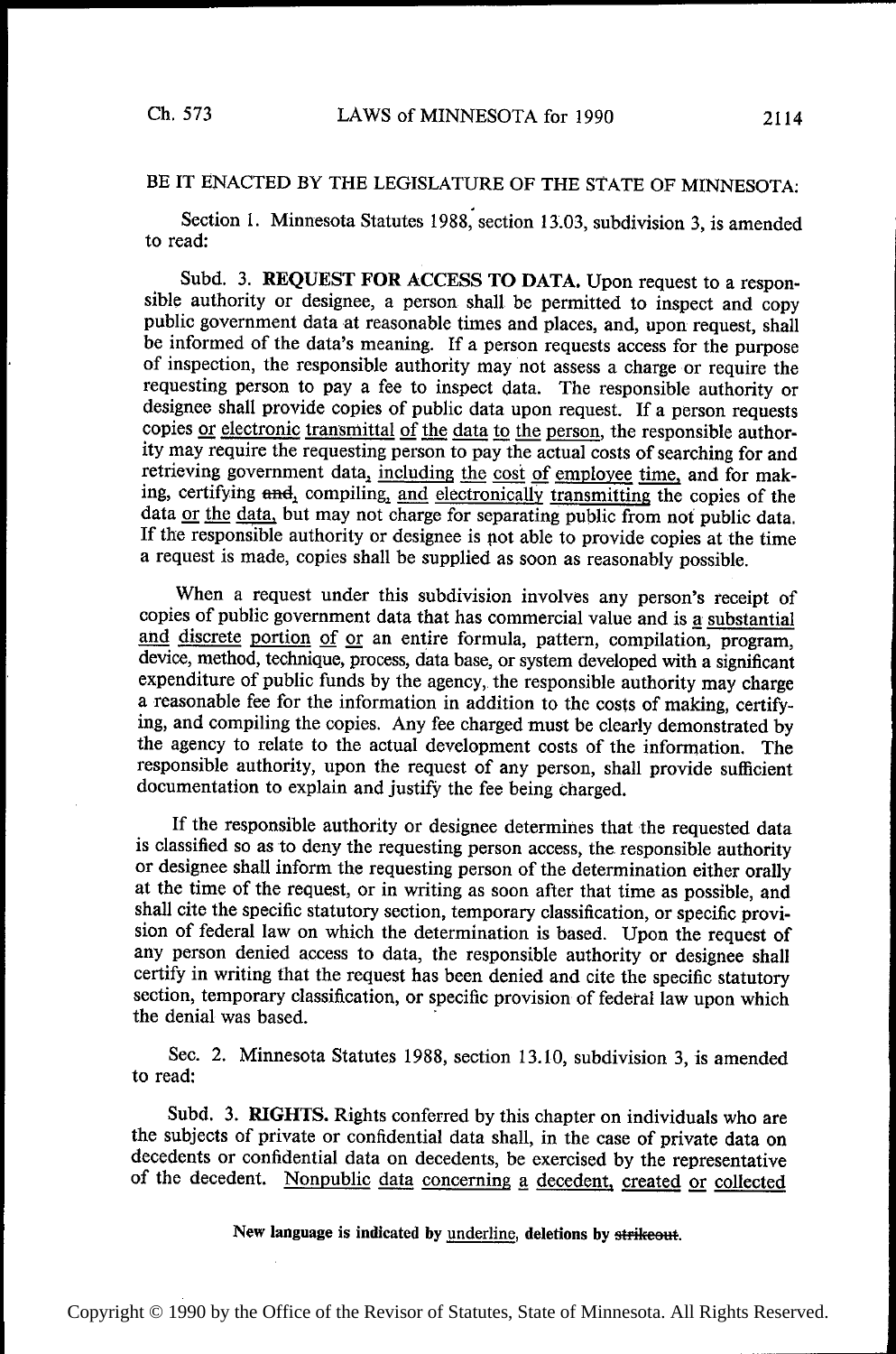after death, are accessible by the representative of the decedent. Nothing in this section may be construed to prevent access to appropriate data by a trustee appointed in a wrongful death action.

Sec. 3. Minnesota Statutes 1988, section 13.37, subdivision 1, is amended to read:

Subdivision 1. DEFINITIONS. As used in this section, the following terms have the meanings given them.

(a) "Security information" means government data the disclosure of which would be likely to substantially jeopardize the security of information, possessions, individuals or property against theft, tampering, improper use, attempted escape, illegal disclosure, trespass, or physical injury. "Security information" includes crime prevention block maps and lists of volunteers who participate in community crime prevention programs and their home addresses and telephone numbers.

(b) "Trade secret information" means government data, including a formula, pattern, compilation, program, device, method, technique or process (1) that was supplied by the affected individual or organization, (2) that is the subject of efforts by the individual or organization that are reasonable under the circumstances to maintain its secrecy, and (3) that derives independent economic value, actual or potential, from not being generally known to, and not being readily ascertainable by proper means by, other persons who can obtain economic value from its disclosure or use.

(c) "Labor relations information" means management positions on economic and noneconomic items that have not been presented during the collective bargaining process or interest arbitration, including information specifically collected or created to prepare the management position.

Sec. 4. Minnesota Statutes 1988, section 13.37, is amended by adding a subdivision to read:

Subd. 3. DATA DISSEMINATION. Crime prevention block maps and names, home addresses, and telephone numbers of volunteers who participate in community crime prevention programs may be disseminated to volunteers participating in crime prevention programs.

Sec. 5. Minnesota Statutes 1988, section 13.41, is amended by adding a subdivision to read:

Subd. 2a. BOARD OF PEACE OFFICER STANDARDS AND TRAIN-ING. The following government data of the board of peace officer standards and training are private data:

(1) home addresses of licensees and applicants for licenses; and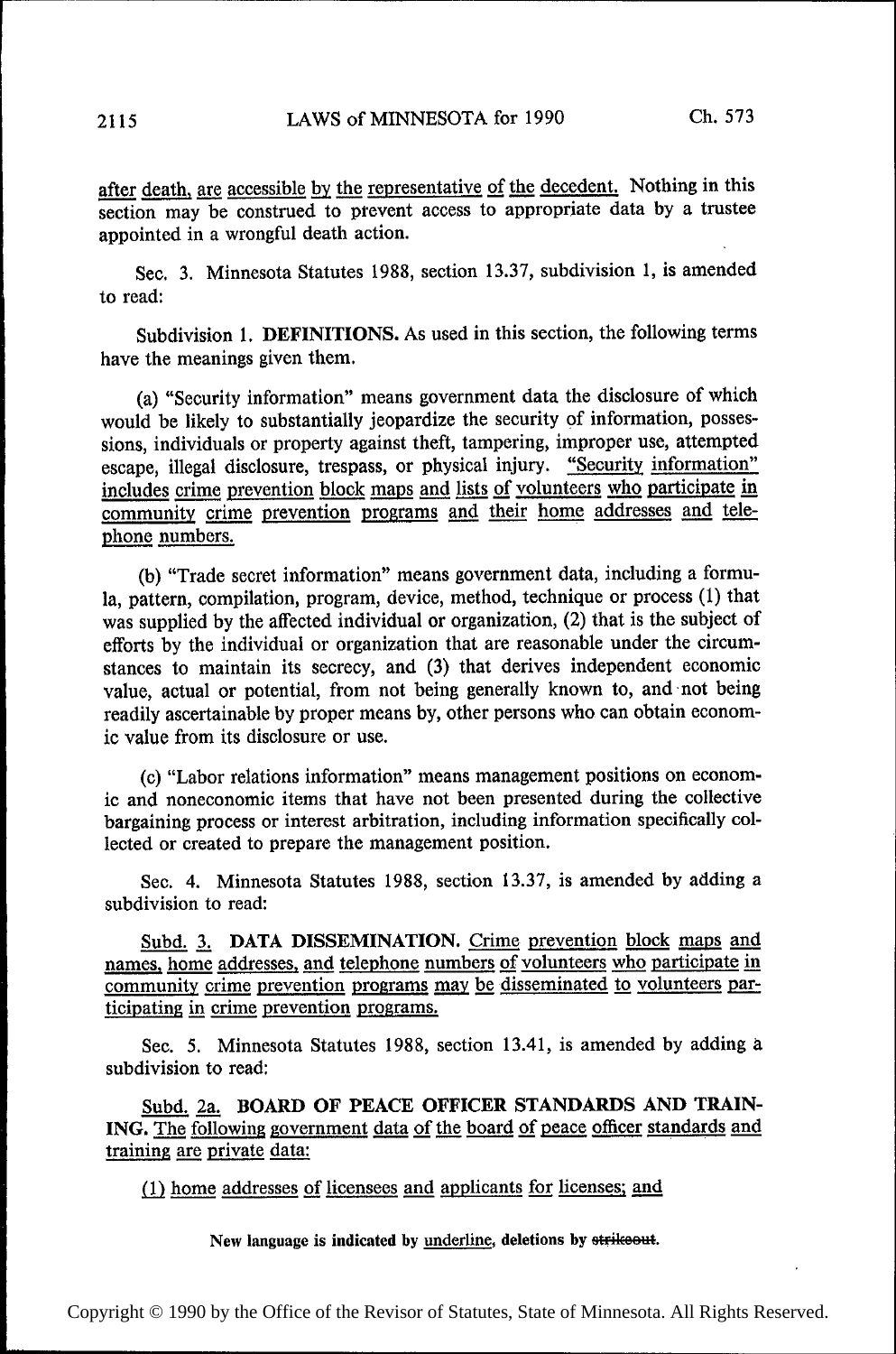$(2)$  data that identify the state agency, statewide system, or political subdivision that employs a licensed peace officer.

The board may disseminate private data on applicants and licensees as is necessary to administer law enforcement licensure.

Sec. 6. Minnesota Statutes l989 Supplement, section 13.46, subdivision 2, is amended to read:

Subd. 2. GENERAL. (a) Unless the data is summary data or a statute specifically provides a different classification, data on individuals collected, maintained, used, or disseminated by the welfare system is private data on individuals, and shall not be disclosed except:

(1) pursuant to section 13.05;

(2) pursuant to court order;

(3) pursuant to a statute specifically authorizing access to the private data;

(4) to an agent of the welfare system, including a law enforcement person, attorney, or investigator acting for it in the investigation or prosecution of a criminal or civil proceeding relating to the administration of a program;

(5) to personnel of the welfare system who require the data to determine eligibility, amount of assistance, and the need to provide services of additional programs to the individual;

(6) to administer federal funds or programs;

(7) between personnel of the welfare system working in the same program;

(8) the amounts» of cash public assistance and relief paid to welfare recipients in this state, including their names and social security numbers, upon request by the department of revenue to administer the property tax refund law, supplemental housing allowance, and the income tax;

(9) to the Minnesota department of jobs and training for the purpose of monitoring the eligibility of the data subject for unemployment compensation, for any employment or training program administered, supervised, or certified by that agency, or for the purpose of administering any rehabilitation program, whether alone or in conjunction with the welfare system, and to verify receipt of energy assistance for the telephone assistance plan;

(10) to appropriate parties in connection with an emergency if knowledge of the information is necessary to protect the health or safety of the individual or other individuals or persons; or

(11) data maintained by residential facilities as defined in section 245A.02 may be disclosed to the protection and advocacy system established in this state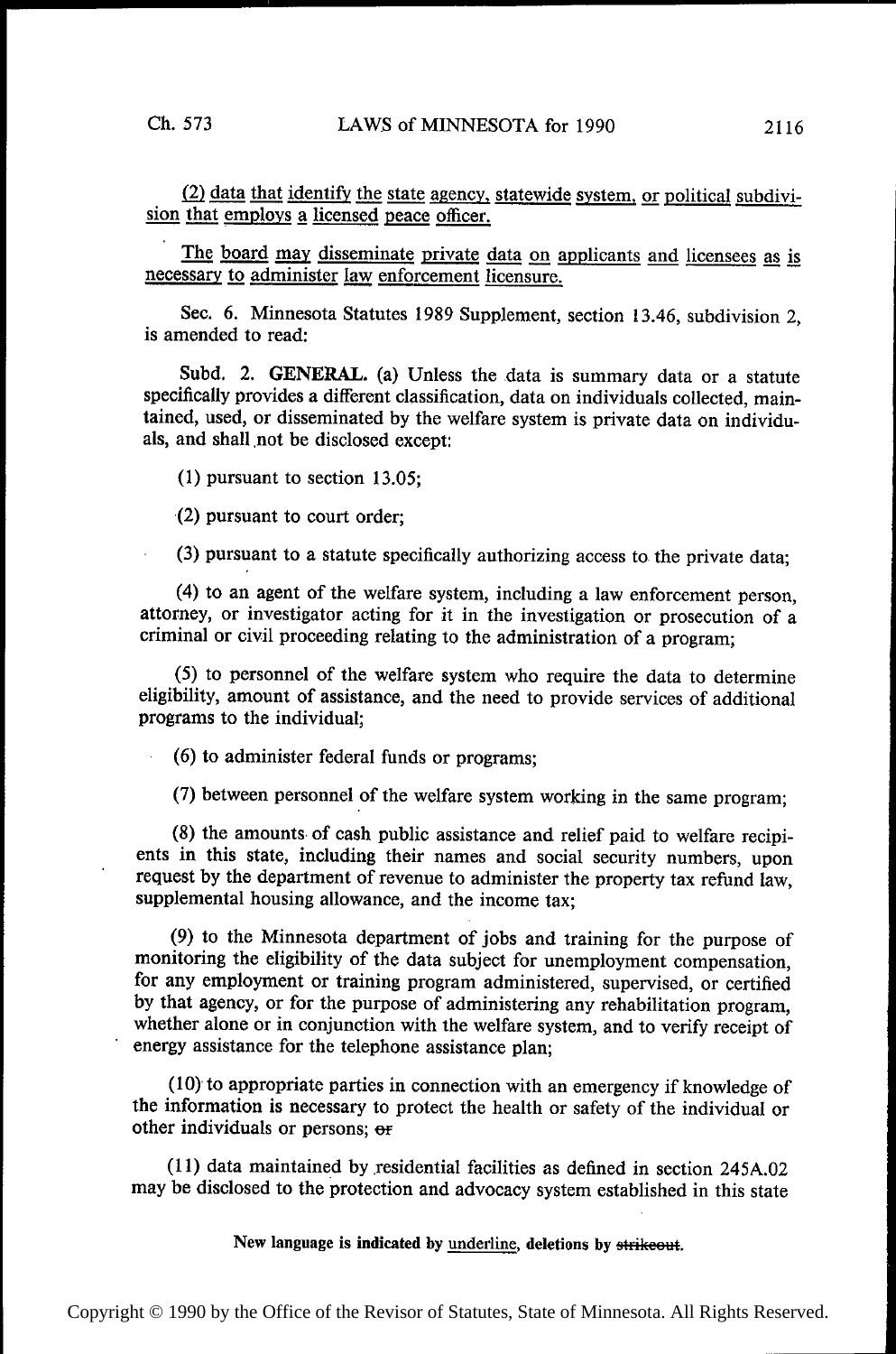pursuant to Part C of Public Law Number 98-527 to protect the legal and human rights of persons with mental retardation or other related conditions who live in residential facilities for these persons if the protection and advocacy system receives a complaint by or on behalf of that person and the person does not have a legal guardian or the state or a designee of the state is the legal guardian of the person; or

 $(12)$  to the county medical examiner or the county coroner for identifying or locating relatives or friends of a deceased person.

(b) Mental health data shall be treated as provided in subdivisions 7, 8, and 9, but is not subject to the access provisions of subdivision 10, paragraph (b).

Sec. 7. Minnesota Statutes 1988, section 13.46, subdivision 4, is amended to read:

Subd. 4. LICENSING DATA. (a) As used in this subdivision:

(1) "licensing data" means all data collected, maintained, used, or disseminated by the welfare system pertaining to persons licensed or registered or who apply for licensure or registration or who formerly were licensed or registered under the authority of the commissioner of human services;

(2) "client" means a person who is receiving services from a licensee or from an applicant for licensure; and

(3) "personal and personal financial data" means social security numbers, identity of and letters of reference, insurance information, reports from the bureau of criminal apprehension, health examination reports, and social/home studies.

(b) Except as provided in paragraph (c), the following data are public: name, address, telephone number of licensees, licensed capacity, type of ehildren client preferred, variances granted, type of dwelling, name and relationship of other family members, previous license history, class of license, the nature and eontent <u>and the existence and status</u> of complaints after resolution when the information is not maintained in anticipation of legal action, record of informal resolutions of licensing violations,. When disciplinary action has been taken against a licensee or the complaint is resolved, the following data are public: the substance of the complaint, the findings of the investigation of the complaint, the record of informal resolution of a licensing violation, orders of hearing, findings of fact, and conclusions of law, and specifications of the final disciplinary action contained in the record of disciplinary action.

(0) The following are private data on individuals under section 13.02, subdivision 12, or nonpublic data under section 13.02, subdivision 9: personal and personal financial data on family day care program and family foster care program applicants and licensees and their family members who provide services under the license.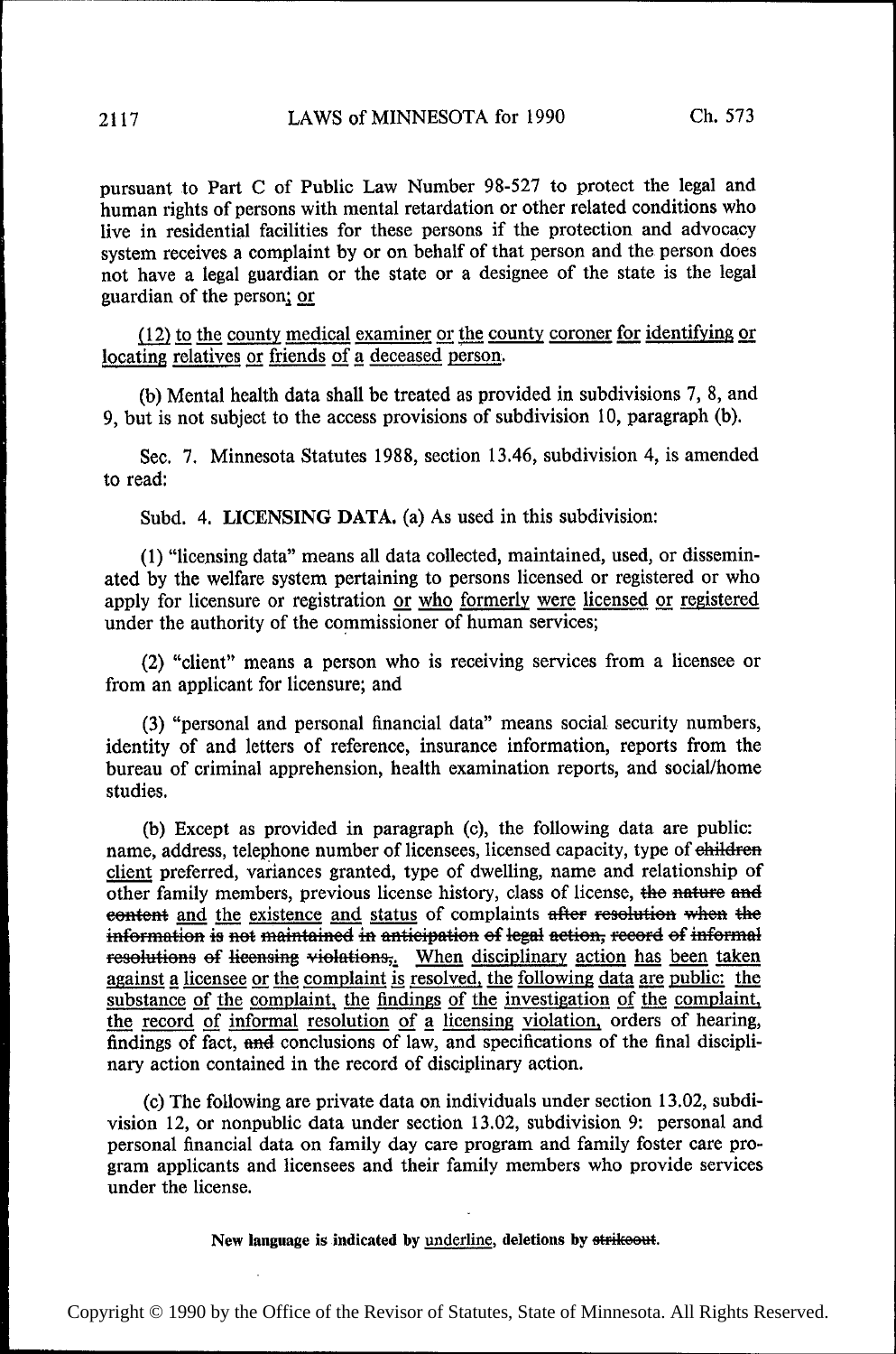(d) The following are private data on individuals: the identity of persons who have made reports concerning licensees or applicants that appear in inactive investigative data, and the records of clients or employees of the licensee or applicant for licensure whose records are received by the licensing agency for purposes of review or in anticipation of a contested matter. The names of reporters under sections 626.556 and 626.557 may be disclosed only as provided in section 626.556, subdivision 11, or 626.557, subdivision 12.

(e) Data classified as private, confidential,  $er$  nonpublic, or protected nonpublic under this subdivision become public data if submitted to a court or administrative law judge as part of a disciplinary proceeding in which there is a public hearing concerning the disciplinary action.

(D Data generated in the course of licensing investigations that relate to an alleged violation of law are investigative data under subdivision 3.

(g) Data that are not public data collected, maintained, used, or disseminated under this subdivision that relate to or are derived from a-report as defined in section 626.556, subdivision 2, are subject to the destruction provisions of section 626.556, subdivision 11.

## Sec. 8. [13.511] LODGING TAX DATA.

Data, other than basic taxpayer identification data, collected from taxpayers under a lodging tax ordinance are nonpublic.

#### Sec. 9. [13.521] TRANSPORTATION SERVICE DATA.

Personal, medical, financial, familial, or locational information data per-<br>taining to applicants for or users of services providing transportation for the taining to applicants for or users of services providing transportation for the disabled or elderly, with the exception of the name of the applicant or user of the service, are private. ' ' '

## Sec. 10. [13.643] DEPARTMENT OF AGRICULTURE DATA.

The following data on applicants, collected by the department of agriculture in its sustainable agriculture revolving loan and grant programs under sections 17.115 and 17.116, are private or nonpublic: nonfarm income; credit history; credit information requests. instruction and the process of monphonet. Homein income, create insury;<br>insurance coverage; machinery and equipment list; financial information; and<br>credit information requests.

## Sec. 11. [13.644] STATE AUDITOR'S DATA.

(a) Data collected by the office of the state auditor relating to an audit are protected nonpublic data or confidential data until the final report of the audit has been completed or the audit is no longer being actively pursued.

(b) Data collected by the office of the state auditor that could reasonably be used to determine the identity of an individual supplying data for an audit are private, if the data supplied by the individual was needed for provided to initiate an audit, and the individual would not have provided the data to the state auditor without an assurance that the individual's identity would remain private.

#### New language is indicated by underline, deletions by strike out.

Copyright © 1990 by the Office of the Revisor of Statutes, State of Minnesota. All Rights Reserved.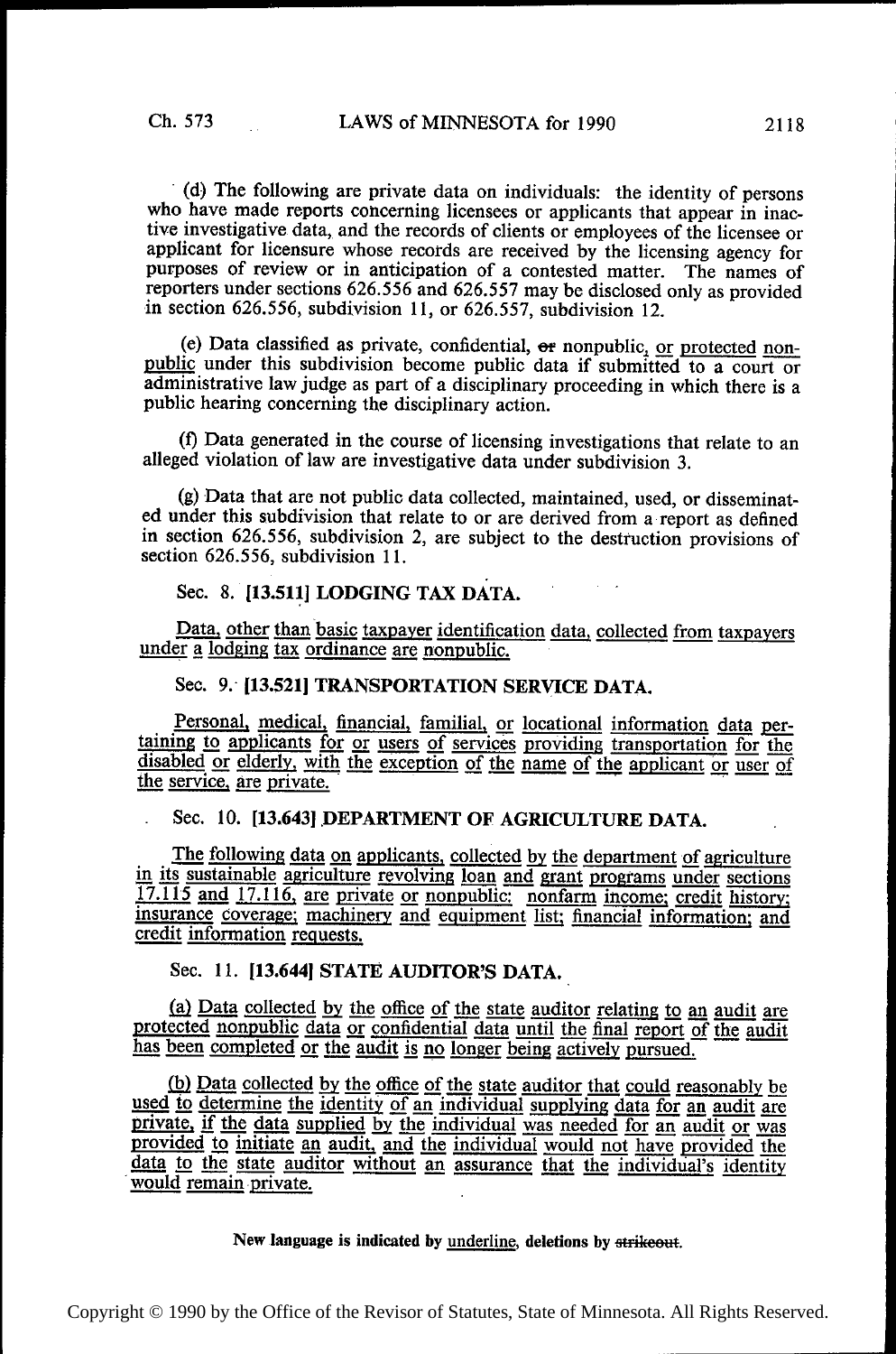Sec. 12. Minnesota Statutes 1988, section 13.69, subdivision 1, is amended to read:

Subdivision 1. CLASSIFICATIONS. (a) The following government data eollected and maintained by of the state department of public safety are elassified as private, pursuant to section 13.02, subdivision 12 data:

Q) medical data on driving instructors, licensed drivers, and applicants for parking certificates and special license plates issued to physically handicapped persons; and

(2) social security numbers in driver's license and motor vehicle registration records, except that social security numbers must be provided to the department (2) social security numbers in driver's lice<br>records, except that social security numbers m<br>of revenue for purposes of tax administration.<br>(b) The following government data collect

 $(b)$  The following government data eelleeted and maintained by  $of$  the state department of public safety are elassified as confidential; pursuant to section 13.02; subdivision 3 data: data concerning an individual's driving ability when that data is received from a member of the individual's family.

Sec. 13. Minnesota Statutes 1988, section 13.83, subdivision 4, is amended to read:

Subd. 4. **GONFIDENTIAL INVESTIGATIVE DATA.** Data created or collected by a county coroner or medical examiner which is part of an active investigation mandated by chapter 390, or any other general or local law relating to coroners or medical examiners is confidential data on individuals pursuant to section  $13.02$ , subdivision 3 or protected nonpublic data, until the completion of the coroner's or medical examiner's final summary of findings at which point the data collected in the investigation and the final summary thereof shall become private or nonpublic data on individuals, except that nothing in this subdivision shall be construed to make private or eonfidential not public the data elements identified in subdivision 2 at any point in the investigation or thereafter.

Sec. 14. Minnesota Statutes 1988, section 13.83, subdivision 5, is amended to read:

Subd. 5. PRIVATE OTHER DATA. All other medical examiner data on deceased individuals is private pursuant to section  $13.02$ , subdivision  $12$ , are nonpublic and shall not be disclosed except pursuant to the provisions of chapter 390, or any other general or local law on county coroners or medical examiners, or pursuant to a valid court order.

Sec. 15. Minnesota Statutes 1988, section 13.83, subdivision 7, is amended to read:

Subd. 7. COURT REVIEW. Any person may petition the district court located in the county where medical examiner data is being maintained to authorize disclosure of private nonpublic, protected nonpublic, or confidential

New language is indicated by underline, deletions by strikeout.

Copyright © 1990 by the Office of the Revisor of Statutes, State of Minnesota. All Rights Reserved.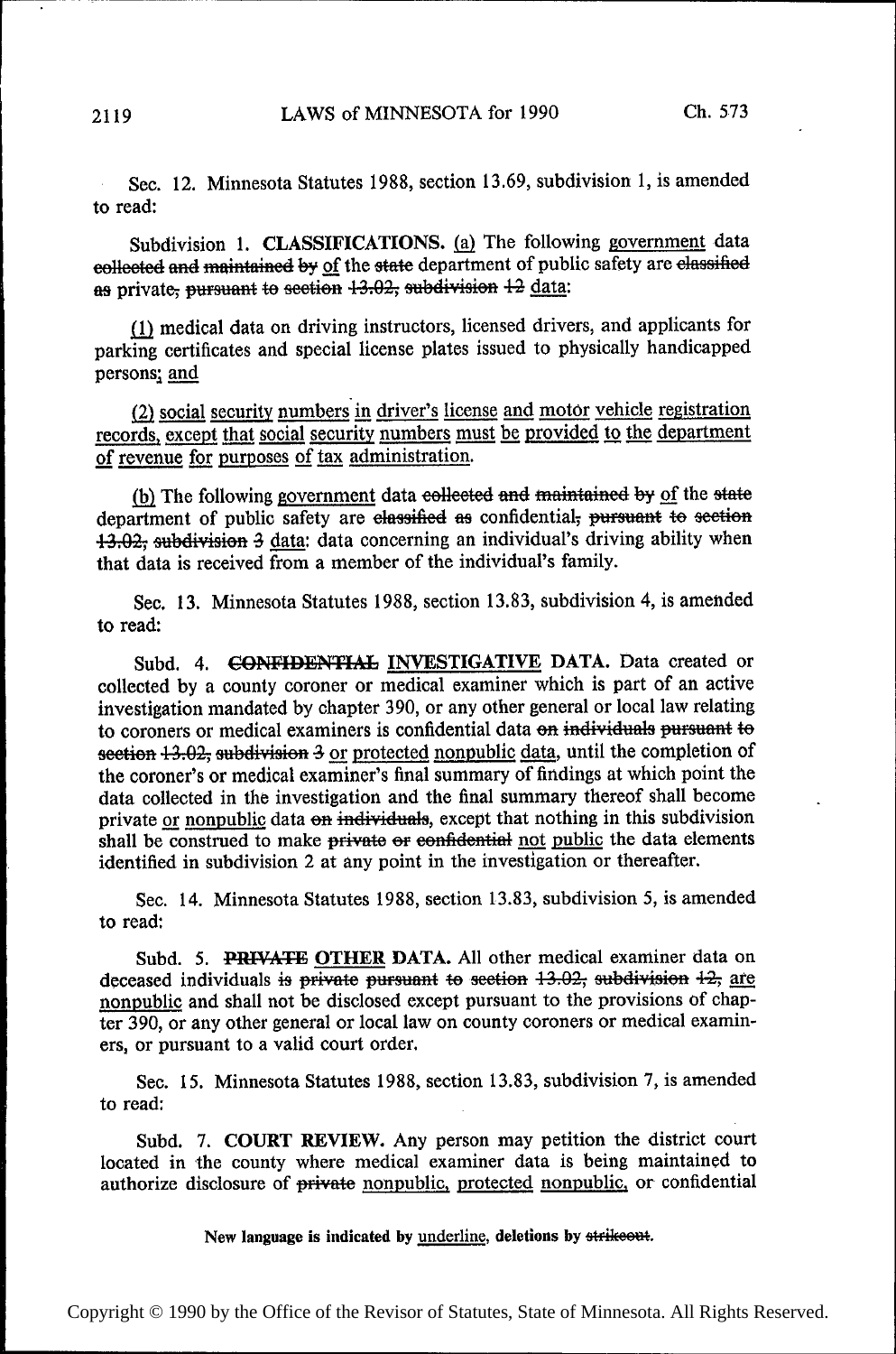medical examiner data. The petitioner shall notify the medical examiner or coroner. The court may notify other interested persons and require their presence at a hearing. A hearing may be held immediately if the parties agree, and in any event shall be held as soon as practicable. After examining the data in camera, the court may order disclosure of the data if it determines that disclosure would be in the public interest.

See. 16. Minnesota Statutes 1989 Supplement, section 13.83, subdivision 8, is amended to read:

Subd. 8. ACCESS TO PRIVATE NONPUBLIC DATA. The data made private nonpublic by this section are accessible to the legal representative of the decedent's estate and to the decedent's surviving spouse, parents, children, and siblings and their legal representatives.

Sec. 17. Minnesota Statutes 1988, section 13.83, subdivision 9, is amended to read:

Subd. 9. CHANGE IN CLASSIFICATION. Notwithstanding section 13.10; Data classified as private nonpublic, protected nonpublic, or confidential by this section shall be classified as public 30 years after the date of death of the decedent.

Sec. 18. Minnesota Statutes 1989 Supplement, section 13.84, subdivision 5a, is amended to read: '

Subd. 5a. PUBLIC BENEFIT DATA.  $(a)$  The responsible authority or its designee of a parole or probation authority or correctional agency may release private or confidential court services data related to: (1) criminal acts to any law enforcement agency, if necessary for law enforcement purposes; and (2) criminal acts or delinquent acts to the victims of criminal or delinquent acts to the extent that the data are necessary for the victim to assert the victim's legal right to restitution. In the case of delinquent acts, the data that may be released include only the juvenile's name, address, date of birth, and place of employment; the name and address of the juvenile's parents or guardians; and the factual part of police reports related to the investigation of the delinquent act.

provide correctional services under contract  $\underline{(b)}$  A parole or probation authority,<br>ide correctional services under contra a correctional agency, or agencies that<br>act to a correctional agency may release<br>ving data on defendants, parolees, or to a law enforcement agency the following data on defendants, parolees, or probationers: current address, dates of entrance to and departure from agency programs, and dates and times of any absences, both authorized and unauthorized, from a correctional program.

See. 19. Minnesota Statutes 1988, section 60A.03, is amended by adding a subdivision to read:

Subd. 9. CONFIDENTIALITY OF INFORMATION. The commissioner may not be required to divulge any information obtained in the course of the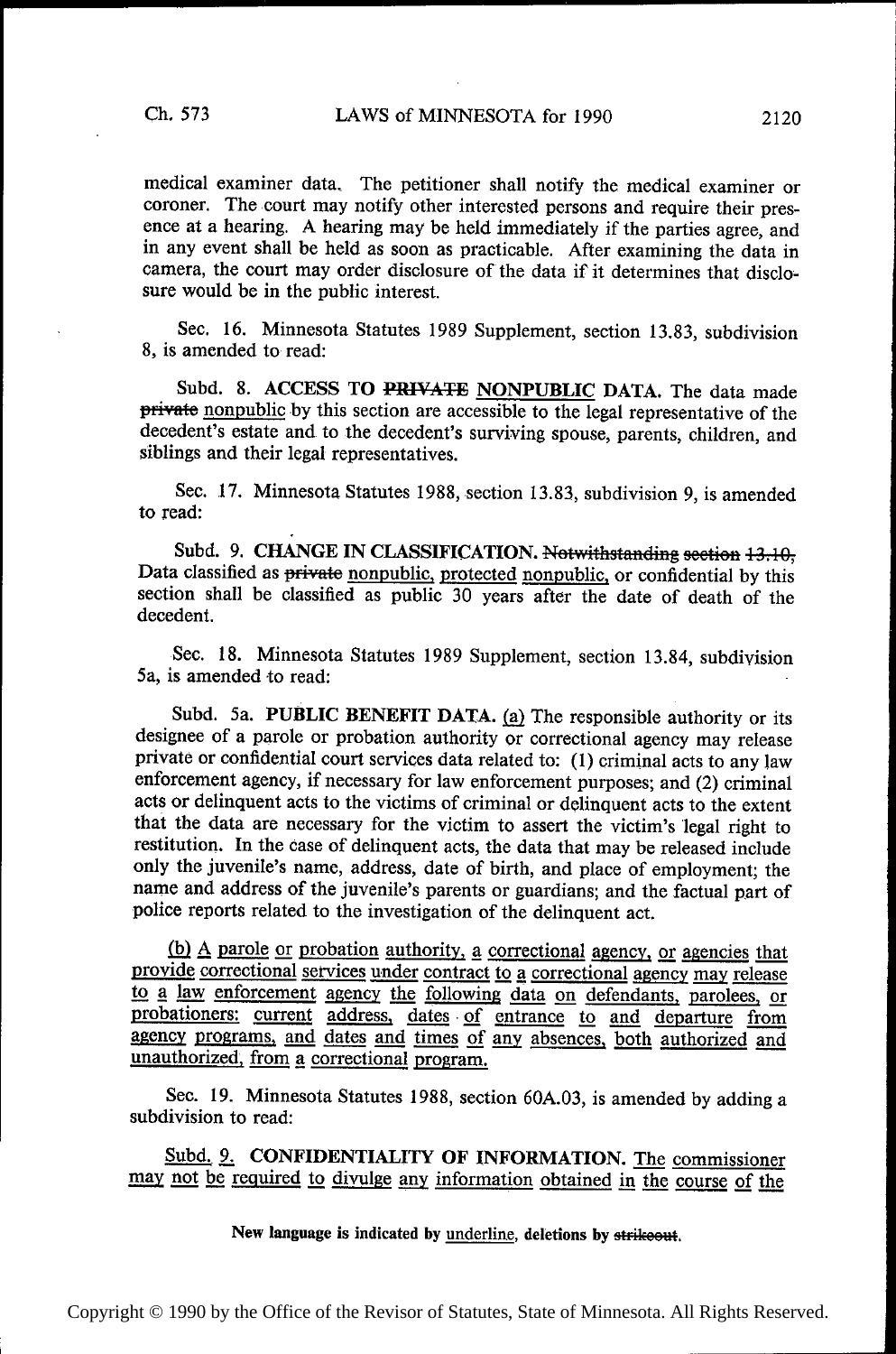supervision of insurance companies, or the examination of insurance companies, including examination related correspondence and workpapers, until the examination report is finally accepted and issued by the commissioner, and then only in the form of the final public report of examinations. This subdivision does not apply to the extent the commissioner is required or permitted by law, or ordered by a court of law to testify or produce evidence in a civil or criminal proceeding. For purposes of this subdivision, a subpoena is not an order of a court of law.

Sec. 20. Minnesota Statutes 1989 Supplement, section 144.335, subdivision 1, is amended to read:

Subdivision 1. DEFINITIONS. For the purposes of this section, the following terms have the meanings given them:

(a) "Patient" means a natural person who has received health care services from a provider for treatment or examination of a medical, psychiatric, or mental condition, the surviving spouse and parents of a deceased patient, or a person the patient designates in writing as a representative. Except for minors who have received health care services pursuant to sections 144.341 to 144.347, in the case of a minor, "patient" includes a parent or guardian, or a person acting as a parent or guardian in the absence of a parent or guardian.

(b) "Provider" means (1) any person who furnishes health care services and is licensed to furnish the services pursuant to chapter 147, 148, 148B, 150A, 151, or 153; (2) a home care provider licensed under section l44A.46; and (3) a health care facility licensed pursuant to this chapter or chapter 144A.

Sec. 21. Minnesota Statutes 1989 Supplement, section 171.06, subdivision 3, is amended to read:

Subd. 3. CONTENTS OF APPLICATION. Every An application shall state the full name, date of birth, social security number, sex and residence address of the applicant, a description of the applicant in such manner as the commissioner may require, and shall state whether or not the applicant has theretofore been licensed as a driver; and, if so, when and by what state or country and whether any such license has ever been suspended or revoked, or whether an application has ever been refused; and, if so, the date of and reason for such suspension, revocation, or refusal, together with such facts pertaining to the applicant and the applicant's ability to operate a motor vehicle with safety as may be required by the commissioner. An application for a Class CC, Class  $B<sub>1</sub>$ , or Class A driver's license also must state the applicant's social security number. The application form shall contain a notification to the applicant of the availability of the donor document provided pursuant to section 171.07, subdivision 5, and shall contain spaces where the applicant must indicate a desire to receive or not to receive the donor document. The application shall be in the form prepared by the commissioner.

The application form must be accompanied by a pamphlet containing relevant facts relating to: